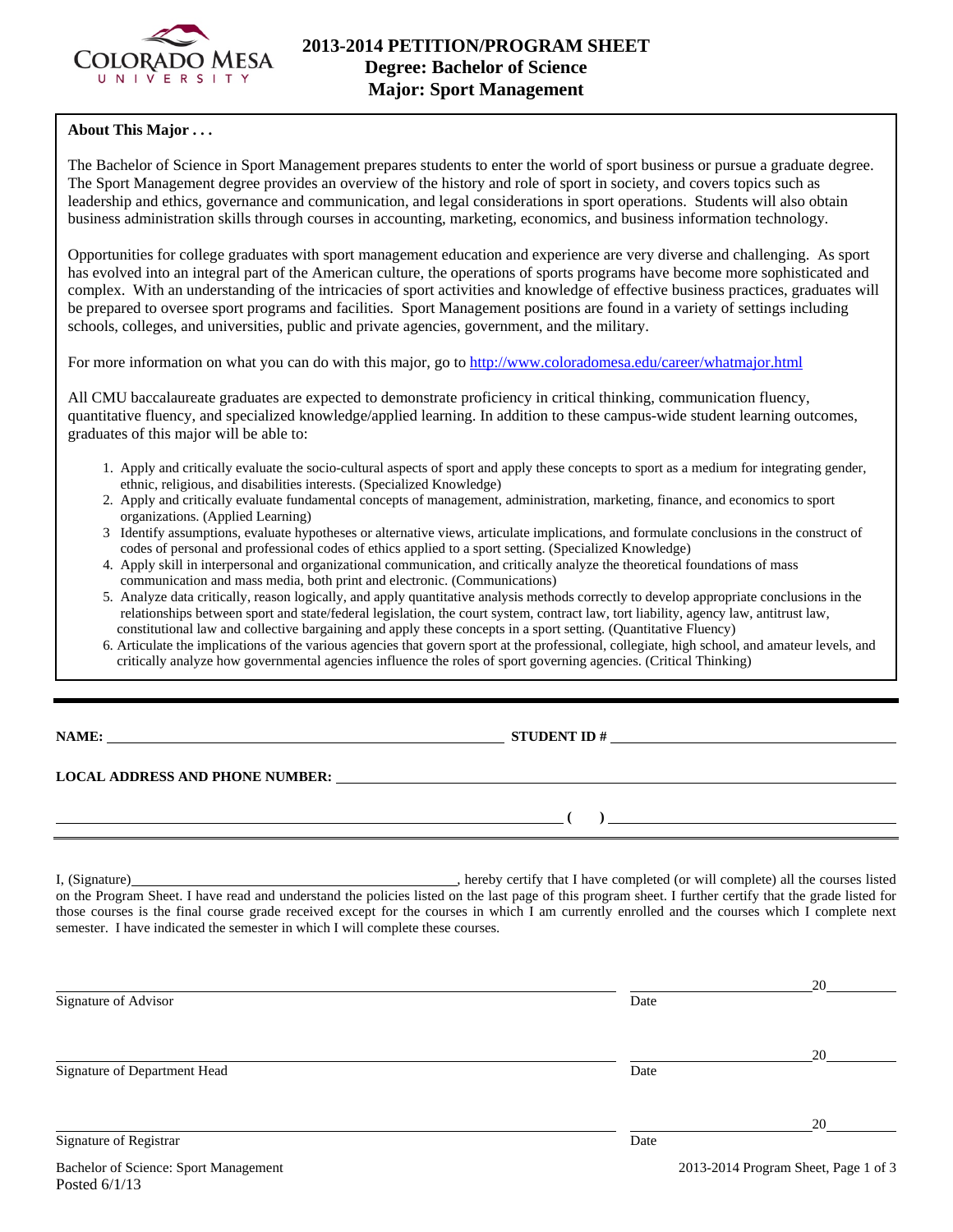#### **Students should work closely with a faculty advisor when selecting and scheduling courses prior to registration.**

Degree Requirements:

- <sup>120</sup> semester hours total (A minimum of 28 taken at CMU in no fewer than two semesters).
- 40 upper division credits (A minimum of 15 taken at the 300-400 course levels within the major at CMU).
- 2.00 cumulative GPA or higher in all CMU coursework
- A 2.5 GPA is required in the major courses. A "C" or higher is required in all major courses.
- Pre-collegiate courses (usually numbered below 100) cannot be used for graduation.
- A student must follow the CMU graduation requirements either from 1) the program sheet for the major in effect at the time the student officially declares a major; or 2) a program sheet for the major approved for a year subsequent to the year during which the student officially declares the major and is approved for the student by the department head. Because a program may have requirements specific to the degree, the student should check with the faculty advisor for additional criteria. It is the student's responsibility to be aware of, and follow, all requirements for the degree being pursued. Any exceptions or substitutions must be approved by the student's faculty advisor and Department Head.
- When filling out the program sheet a course can be used only once.
- See the "Undergraduate Graduation Requirements" in the catalog for additional graduation information.

**GENERAL EDUCATION REQUIREMENTS** (31 semester hours) See the current catalog for a list of courses that fulfill the requirements below. If a course is on the general education list of options and a requirement for your major, you must use it to fulfill the major requirement and make a different selection within the general education requirement.

|                                                                           |                                                                             |                  | & 1 11 y sivar Laavanon                                                  |    |                                   |
|---------------------------------------------------------------------------|-----------------------------------------------------------------------------|------------------|--------------------------------------------------------------------------|----|-----------------------------------|
| Course No Title                                                           | Sem.hrs Grade Term/Trns                                                     | <b>KINE 205</b>  | Intro to Sport Management                                                | 3  |                                   |
|                                                                           |                                                                             | <b>KINE 335</b>  | Sport in Society                                                         | 3  |                                   |
|                                                                           | <b>English</b> (6 semester hours, must receive a grade of "C" or better and | <b>KINE 340</b>  | <b>Sport Operations</b>                                                  |    | <u> Albanya (Albanya Albanya)</u> |
| must be completed by the time the student has 60 semester hours.)         |                                                                             | <b>KINE 350</b>  | Leadership and Ethics in Sport 3                                         |    |                                   |
| <b>ENGL 111 English Composition</b>                                       | 3.                                                                          | <b>KINE 342</b>  | Sport Law & Risk Management 3                                            |    |                                   |
| ENGL 112 English Composition                                              |                                                                             | <b>KINE 345</b>  | Survey of Economics and                                                  |    |                                   |
|                                                                           |                                                                             |                  | Finance in Sport                                                         | 3  |                                   |
|                                                                           | <b>Math:</b> MATH 113 or higher (3 semester hours, must receive a grade     | <b>KINE 401</b>  | Org. Ad./Legal Considerations                                            |    |                                   |
| of "C" or better, must be completed by the time the student has 60        |                                                                             |                  | in PE and Sport                                                          | 3  |                                   |
| semester hours.)                                                          |                                                                             | <b>KINE 402</b>  | <b>Sport Marketing</b>                                                   | 3  |                                   |
| MATH 113 College Algebra                                                  | 4*                                                                          | <b>KINE 406</b>  | Governance and Communication                                             |    |                                   |
|                                                                           | *3 credits apply to the General Ed requirements and 1 credit applies to     |                  | in Sport                                                                 | 3  |                                   |
| elective credit                                                           |                                                                             | <b>KINE 494A</b> | Sport Mgmt Senior Seminar                                                |    |                                   |
|                                                                           |                                                                             | <b>KINE 499</b>  | Internship                                                               | 12 |                                   |
| <b>Humanities</b> (3 semester hours)                                      |                                                                             |                  |                                                                          |    |                                   |
|                                                                           |                                                                             |                  | Electives (All college level courses appearing on your final transcript, |    |                                   |
|                                                                           |                                                                             |                  | not listed above that will bring your total semester hours to 120 hours. |    |                                   |
| Social and Behavioral Sciences (6 semester hours)                         |                                                                             |                  | (22 semester hours; 3 additional upper division hours are needed.)       |    |                                   |
|                                                                           |                                                                             |                  | *MATH 113 College Algebra                                                |    |                                   |
|                                                                           |                                                                             |                  |                                                                          |    |                                   |
|                                                                           |                                                                             |                  |                                                                          |    |                                   |
| <b>Natural Sciences</b> (7 semester hours, one course must include a lab) |                                                                             |                  |                                                                          |    |                                   |
|                                                                           |                                                                             |                  |                                                                          |    |                                   |
|                                                                           |                                                                             |                  |                                                                          |    |                                   |
|                                                                           |                                                                             |                  |                                                                          |    |                                   |
|                                                                           |                                                                             |                  |                                                                          |    |                                   |
|                                                                           |                                                                             |                  |                                                                          |    |                                   |
|                                                                           |                                                                             |                  |                                                                          |    |                                   |

**History** (3 semester hours)

| Course No. Title                                           | Sem.hrs GradeTerm/Trns |
|------------------------------------------------------------|------------------------|
| Fine Arts (3 semester hours)                               |                        |
| <b>OTHER LOWER DIVISION REQUIRMENTS (6 semester hours)</b> |                        |
| <b>Kinesiology</b> (3 semester hours)                      |                        |
| KINE 100 Health and Wellness                               |                        |
|                                                            |                        |
|                                                            |                        |
| <b>Applied Studies</b> (3 semester hours)                  |                        |
|                                                            |                        |

| FOUNDATION COURSES (6 semester hours) |                                         |  |  |  |  |
|---------------------------------------|-----------------------------------------|--|--|--|--|
|                                       | <b>MARK 231</b> Principles of Marketing |  |  |  |  |
|                                       | MANG 201 Principles of Management       |  |  |  |  |

### **SPORT MANAGEMENT MAJOR REQUIREMENTS**

(55semester hours) A 2.5 GPA is required in the major courses. A "C" or higher is required in all major courses.

#### **Required Courses (55semester hours)**

| <b>CISB 101</b> | <b>Business Info Technology</b> | 3  |  |
|-----------------|---------------------------------|----|--|
| <b>ACCT 201</b> | Principles of Financial         |    |  |
|                 | Accounting                      | 3  |  |
| ECON 201        | Principles of Macroeconomics    | 3  |  |
| <b>ECON 202</b> | Principles of Microeconomics    | 3  |  |
| <b>KINE 200</b> | History & Philosophy of Sport   |    |  |
|                 | & Physical Education            | 3  |  |
| <b>KINE 205</b> | Intro to Sport Management       | 3  |  |
| <b>KINE 335</b> | Sport in Society                | 3  |  |
| <b>KINE 340</b> | <b>Sport Operations</b>         | 3  |  |
| <b>KINE 350</b> | Leadership and Ethics in Sport  | 3  |  |
| <b>KINE 342</b> | Sport Law & Risk Management 3   |    |  |
| <b>KINE 345</b> | Survey of Economics and         |    |  |
|                 | Finance in Sport                | 3  |  |
| <b>KINE 401</b> | Org. Ad./Legal Considerations   |    |  |
|                 | in PE and Sport                 | 3  |  |
| <b>KINE 402</b> | <b>Sport Marketing</b>          |    |  |
| <b>KINE 406</b> | Governance and Communication    |    |  |
|                 | in Sport                        | 3  |  |
| KINE 494A       | Sport Mgmt Senior Seminar       |    |  |
| <b>KINE 499</b> | Internship                      | 12 |  |
|                 |                                 |    |  |